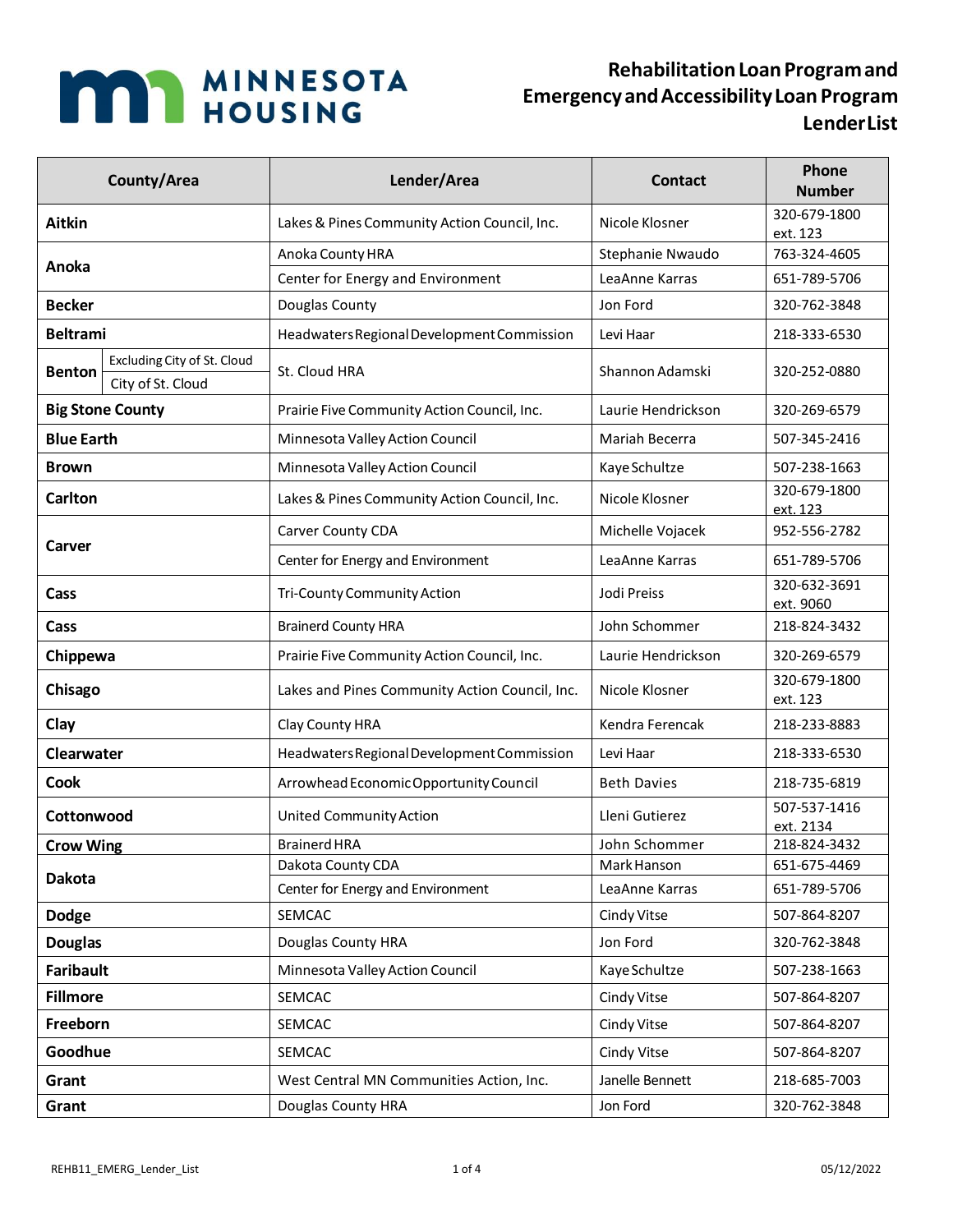| County/Area              |                                     | Lender/Area                                                             | <b>Contact</b>         | Phone<br><b>Number</b>    |
|--------------------------|-------------------------------------|-------------------------------------------------------------------------|------------------------|---------------------------|
| <b>Hennepin</b>          | <b>Excluding City of Mpls</b>       | Hennepin County HRA                                                     | Linda Tahri            | 612-348-8955              |
|                          | City of Minneapolis                 | City of Minneapolis Community Planning &<br>Economic Development (CPED) | Jennifer Camacho-Scalo | 612-673-5174              |
|                          |                                     | Center for Energy and Environment                                       | LeaAnne Karras         | 651-789-5706              |
| <b>Houston</b>           |                                     | SEMCAC                                                                  | Cindy Vitse            | 507-864-8207              |
| <b>Hubbard</b>           |                                     | <b>Headwaters Regional Development Commission</b>                       | Levi Haar              | 218-333-6530              |
| Isanti                   |                                     | Lakes & Pines Community Action Council, Inc.                            | Nicole Klosner         | 320-679-1800<br>ext. 123  |
| Itasca                   |                                     | Kootasca Community Action, Inc.                                         | <b>Steve Fleming</b>   | 218-999-0806              |
| <b>Jackson</b>           |                                     | <b>United Community Action</b>                                          | Lleni Gutierez         | 507-537-1416<br>ext. 2134 |
| <b>Kanabec</b>           |                                     | Lakes & Pines Community Action Council, Inc.                            | Nicole Klosner         | 320-679-1800<br>ext. 123  |
| Kandiyohi                |                                     | <b>United Community Action</b>                                          | Lleni Gutierez         | 507-537-1416<br>ext. 2134 |
| <b>Kittson</b>           |                                     | Headwaters Regional Development Commission                              | Levi Haar              | 218-333-6530              |
| <b>Koochiching</b>       |                                     | Kootasca Community Action, Inc.                                         | <b>Steve Fleming</b>   | 218-999-0806              |
| Lac Qui Parle            |                                     | Prairie Five Community Action Council, Inc.                             | Laurie Hendrickson     | 320-269-6578              |
| Lake                     |                                     | Arrowhead Economic Opportunity Council                                  | <b>Beth Davies</b>     | 218-735-6819              |
| <b>Lake of the Woods</b> |                                     | Headwaters Regional Development Commission                              | Levi Haar              | 218-333-6530              |
| Le Sueur                 |                                     | Minnesota Valley Action Council                                         | Mariah Becerra         | 507-345-2416              |
| Lincoln                  |                                     | United Community Action                                                 | Lleni Gutierez         | 507-537-1416<br>ext. 2134 |
| Lyon                     |                                     | United Community Action                                                 | Lleni Gutierez         | 507-537-1416<br>ext. 2134 |
| <b>Mahnomen</b>          |                                     | Headwaters Regional Development Commission                              | Levi Haar              | 218-333-6530              |
| <b>Marshall</b>          |                                     | Headwaters Regional Development Commission                              | Levi Haar              | 218-333-6530              |
| <b>Martin</b>            |                                     | Minnesota Valley Action Council                                         | Kaye Schultze          | 507-238-1663              |
|                          | City of Hutchinson                  | <b>Hutchinson HRA</b>                                                   | Judy Flemming          | 320-234-4451              |
| <b>McLeod</b>            | <b>Excluding City of Hutchinson</b> | <b>United Community Action</b>                                          | Lleni Gutierez         | 507-537-1416<br>ext. 2134 |
| <b>Meeker</b>            |                                     | <b>United Community Action</b>                                          | Lleni Gutierez         | 507-537-1416<br>ext. 2134 |
| <b>Mille Lacs</b>        |                                     | Lakes & Pines Community Action Council, Inc.                            | Nicole Klosner         | 320-679-1800<br>ext. 123  |
| <b>Morrison</b>          |                                     | <b>Brainerd Housing Redevelopment Authority</b>                         | John Schommer          | 218-824-3432              |
|                          | <b>Excluding City of Austin</b>     | Mower County Housing Redevelopment Authority                            | Kevin Hoversten        | 507-434-5557              |
| <b>Mower</b>             | City of Austin                      | SEMCAC                                                                  | Cindy Vitse            | 507-864-7741              |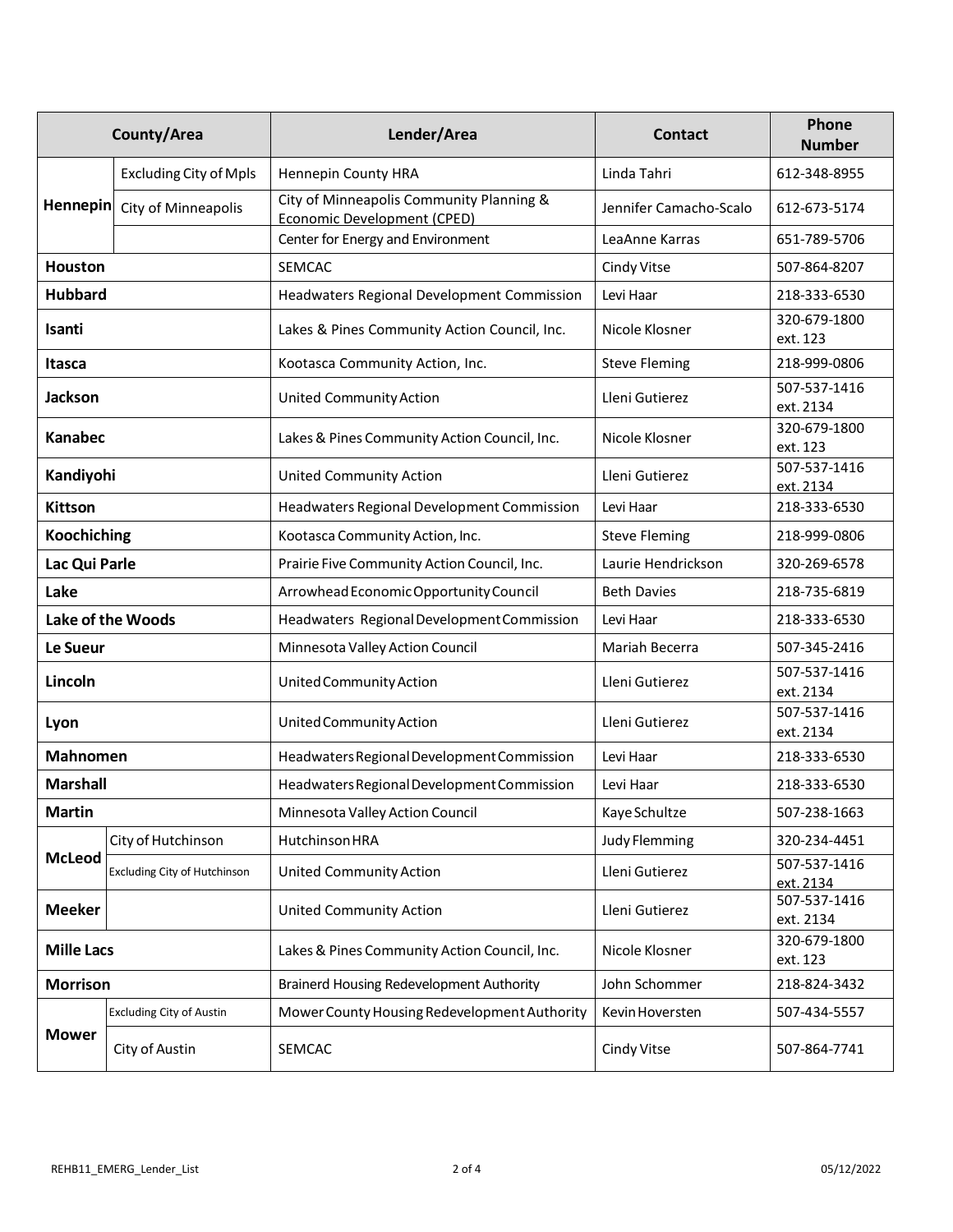|                   | County/Area                     | Lender/Area                                  | <b>Contact</b>     | Phone<br><b>Number</b>    |
|-------------------|---------------------------------|----------------------------------------------|--------------------|---------------------------|
| <b>Murray</b>     |                                 | Southwestern MN Opportunity Council          | Cherie Bauer       | 507-376-4195<br>ext. 249  |
| <b>Nicollet</b>   |                                 | Minnesota Valley Action Council              | Mariah Becerra     | 507-345-2416              |
| <b>Nobles</b>     |                                 | Southwestern MN Opportunity Council          | Cherie Bauer       | 507-376-4195<br>ext. 249  |
| <b>Norman</b>     |                                 | Headwaters Regional Development Commission   | Levi Haar          | 218-333-6530              |
| <b>Olmsted</b>    |                                 | <b>Olmsted County HRA</b>                    | Luke Tessum        | 507-328-7124              |
| <b>Otter Tail</b> |                                 | Fergus Falls HRA                             | Mikel Olson        | 218-739-3249              |
| Pennington        |                                 | Headwaters Regional Development Commission   | Levi Haar          | 218-333-6530              |
| Pine              |                                 | Lakes & Pines Community Action Council, Inc. | Nicole Klosner     | 320-679-1800<br>ext. 123  |
| <b>Pipestone</b>  |                                 | Southwestern MN Opportunity Council          | Cherie Bauer       | 507-376-4195<br>ext. 249  |
| <b>Polk</b>       |                                 | Headwaters Regional Development Commission   | Levi Haar          | 218-333-6530              |
| Pope              |                                 | HRA of Douglas County                        | Jon Ford           | 320-762-3848              |
|                   |                                 | Dayton's Bluff Neighborhood Housing Services | Samantha Larson    | 651-774-9064              |
|                   | City of St. Paul                | NeighborWorks Home Partners                  | Fraynke Atkinson   | 651-348-5085              |
| Ramsey            |                                 | Neighborhood Development Alliance*           | Aurora Tucker      | 651-292-0131              |
|                   |                                 | Center for Energy and Environment            | LeaAnne Karras     | 651-789-5706              |
| <b>Red Lake</b>   |                                 | Headwaters Regional Development Commission   | Levi Haar          | 218-333-6530              |
| Redwood           |                                 | <b>United Community Action</b>               | Lleni Gutierez     | 507-537-1416<br>ext. 2134 |
| Renville          |                                 | <b>United Community Action</b>               | Lleni Gutierez     | 507-537-1416<br>ext. 2134 |
| <b>Rice</b>       |                                 | <b>SEMCAC</b>                                | Cindy Vitse        | 507-864-8207              |
| <b>Rock</b>       |                                 | Southwestern MN Opportunity Council          | Cherie Bauer       | 507-376-4195<br>ext. 249  |
| Roseau            |                                 | Headwaters Regional Development Commission   | Levi Haar          | 218-333-6530              |
| <b>Scott</b>      | City of Belle Plaine            | Minnesota Valley Action Council              | Mariah Becerra     | 507-345-2416              |
|                   |                                 | Center for Energy and Environment            | LeaAnne Karras     | 651-789-5706              |
| <b>Sherburne</b>  |                                 | Center for Energy and Environment            | LeaAnne Karras     | 651-789-5706              |
| <b>Sibley</b>     |                                 | Minnesota Valley Action Council              | Mariah Bcerra      | 507-345-2416              |
| <b>St. Louis</b>  | <b>Excluding City of Duluth</b> | Arrowhead Economic Opportunity Council       | <b>Beth Davies</b> | 218-735-6819              |
|                   | City of Duluth                  | One Roof                                     | Gloria Moen        | 218-461-4019              |
|                   | Excluding City of St. Cloud     | Center for Energy and Environment            | LeaAnne Karras     | 651-789-5706              |
| <b>Stearns</b>    | City of St. Cloud               | St. Cloud HRA                                | Shannon Adamski    | 320-252-0880              |
| <b>Steele</b>     |                                 | <b>SEMCAC</b>                                | Cindy Vitse        | 507-864-8207              |
| <b>Stevens</b>    |                                 | <b>Stevens County HRA</b>                    | <b>Bob Staples</b> | 320-208-6559              |